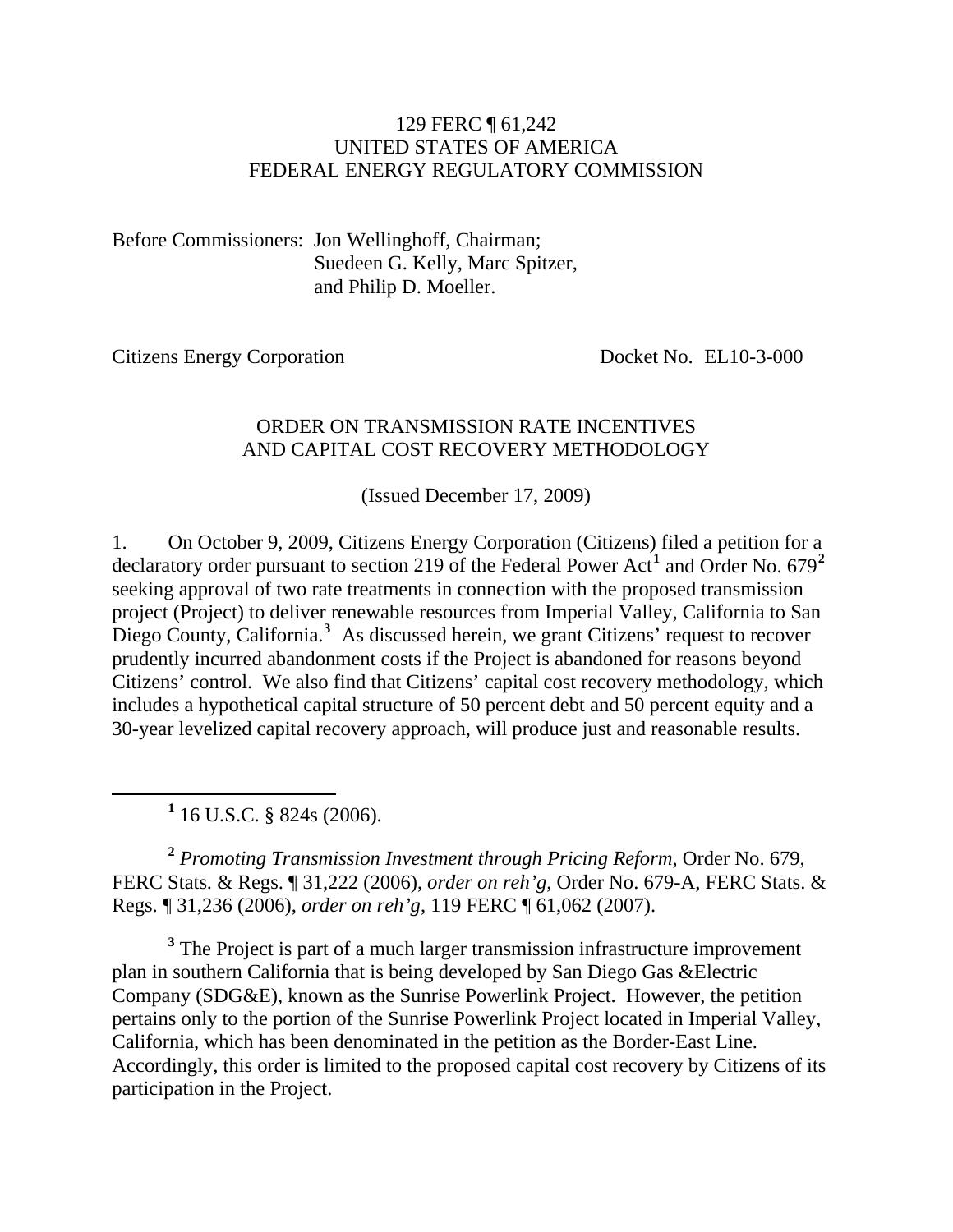However, as acknowledged by Citizens, the inputs to or components of its proposed formula rate, are subject to a future filing under section 205 of the Federal Power Act.**[4](#page-1-0)**

### **I. Background**

2. The Project is part of a venture with SDG&E, which will deliver up to 1,000 MW of new transfer capacity into the San Diego area from the Imperial Valley and facilitate the development of and provide market access for 1,900 MW of renewable resources in the Imperial Valley region.**[5](#page-1-1)**

3. Citizens notes that while the Project is physically located in Imperial Valley, it will provide reliability and congestion benefits to San Diego County as part of the larger Sunrise Powerlink Project. San Diego County has been designated as a National Interest Electric Transmission Corridor by the U.S. Department of Energy. Citizens also asserts that the Project will allow California utilities to meet their state's 33 percent Renewable Portfolio Standard goal by 2020 at a lower cost than other alternatives that were evaluated.**[6](#page-1-2)** Citizens estimates the total cost of development and construction of the Project is approximately \$166 million.**[7](#page-1-3)**

4. Citizens and SDG&E have entered into an agreement to coordinate and develop the Project. The agreement provides that while SDG&E is responsible for the development and construction of the Project, Citizens will acquire one half of the transfer capability of the Project for a period of 30 years in exchange for financing one-half of the Project's costs—that is, an estimated \$83 million.**[8](#page-1-4)**

5. According to Citizens, the Project has been approved by the California Independent System Operator, Inc.'s (CAISO) transmission planning process and has received a certificate of public convenience and necessity from the California Public Utility Commission (CPUC) to build the Project.<sup>[9](#page-1-5)</sup> As noted in the petition, the CAISO

<span id="page-1-0"></span> **<sup>4</sup>**  $4$  16 U.S.C. § 824d (2006).

<span id="page-1-2"></span><span id="page-1-1"></span><sup>5</sup> The Sunrise Powerlink Project includes three segments: (1) the Project (i.e., the Imperial County 500 kV Link); (2) the San Diego 500 kV Link; and (3) the San Diego County 230 kV Link. *See* Citizens October 9, 2009 Petition at 24 (Citizens Petition).

**6** Citizens Petition at 24-25.

<span id="page-1-3"></span><sup>7</sup> Citizens Petition, Ex. CEC-2 at ¶ 29.

<span id="page-1-4"></span>**<sup>8</sup>** *Id.*

<span id="page-1-5"></span><sup>9</sup> Citizens Petition at 46.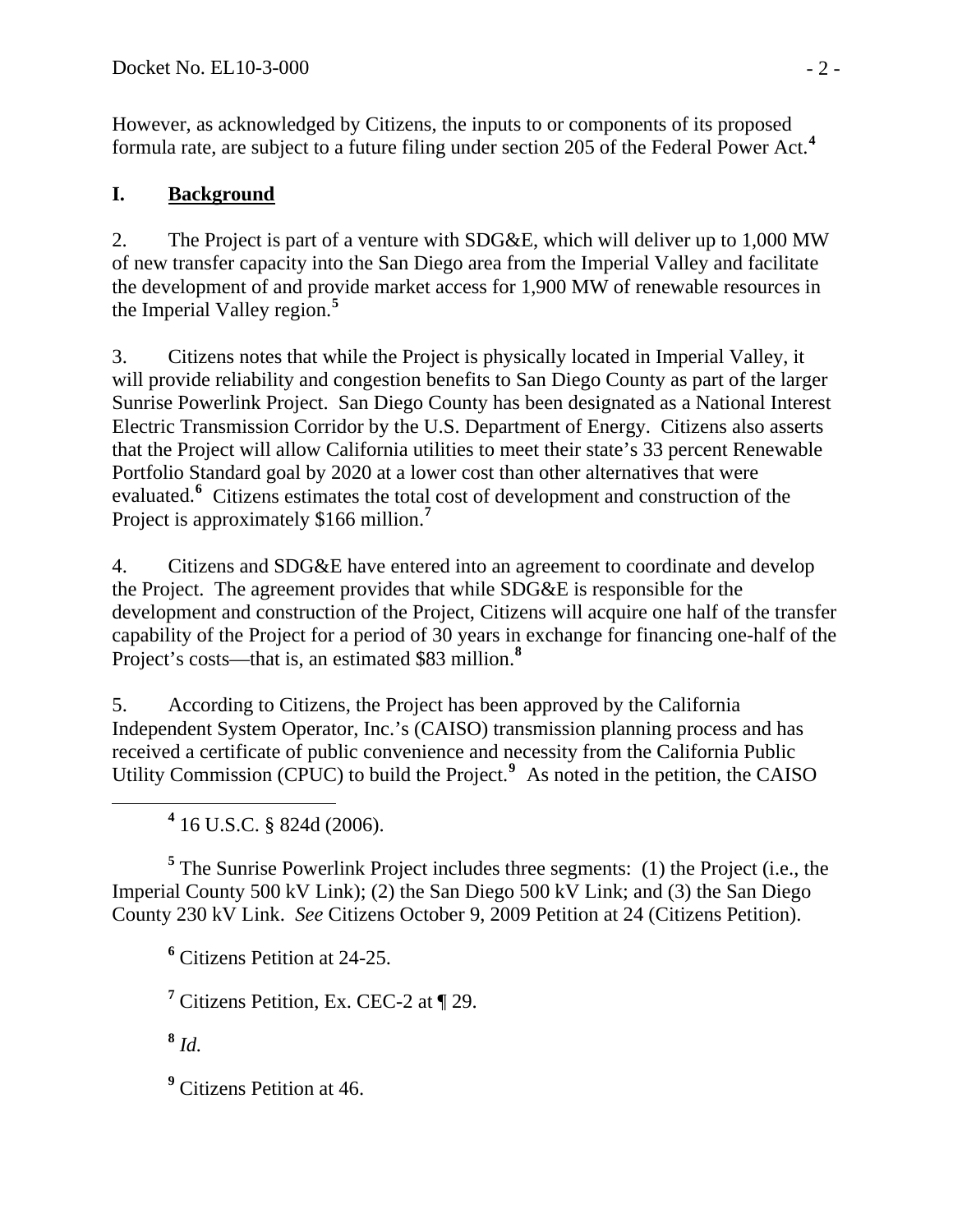Board of Governors specifically found the Project "as a necessary and cost effective upgrade to the CAISO Controlled Grid that will also facilitate compliance with California renewable energy requirements . . ."**<sup>10</sup>** and will provide "significant reliability benefits to San Diego, Imperial Valley and Southern California in general by bolstering a weak link in the transmission network."**<sup>11</sup>**

6. The Project is currently in the final stages of environmental compliance and permitting before various governmental agencies, including the United States Bureau of Land Management and the United States Forest Service. Citizens anticipates that construction will begin in the next several months, and the Project is expected to be operational by June 2012.**[12](#page-2-0)**

7. Citizens requests authorization to recover 100 percent of all prudently incurred development and construction costs in the event the Project is abandoned as a result of factors beyond Citizens' control. It also seeks approval of a capital cost recovery methodology, which includes: (i) a hypothetical capital structure of 50 percent debt and 50 percent equity; (ii) the ability to recover capital cost requirements by using a 30-year levelized rate approach; and (iii) a proxy rate of return on equity based on SDG&E's current return on equity of 11.35 percent. Citizens states that its requested approach for capital cost recovery will lock-in the fixed return levels for both debt and equity components for the full 30-year term of Citizens' participation in the Project.

8. Citizens asserts that pre-approval of its proposed capital cost recovery under a formula rate is essential for Citizens' financing. Citizens also states that it intends to finance its participation in the Project using 100 percent debt. However, Citizens is seeking capital costs recovery based upon a hypothetical capital structure and a proxy

**<sup>10</sup>** *Id.* at 53.

**<sup>11</sup>** Press Release, California ISO, California ISO Board Approves Sunrise/Greenpath Transmission Project (Aug. 3, 2006), *available at*  http://www.caiso.com/1847/1847bb8a57f70.pdf; *see also* Citizens Petition, Ex. CEC-2, Attachment B at 4 (where the Vice President of Planning and Infrastructure Development of CAISO found the Project would increase reliability of the Southern California transmission network); *In re San Diego Gas & Elec. Co.*, Decision No. 08-12-058, at 5 (CPUC Dec. 18, 2008) (finding that the Sunrise Powerlink Project, which includes the Project, will provide over \$200 million per year of reliability benefits and create a more robust southern California transmission system, and provide insurance against unexpected high load growth).

<span id="page-2-0"></span>**<sup>12</sup>** Citizens Petition at 30; Citizens Petition, Ex. CEC-2 at ¶ 35.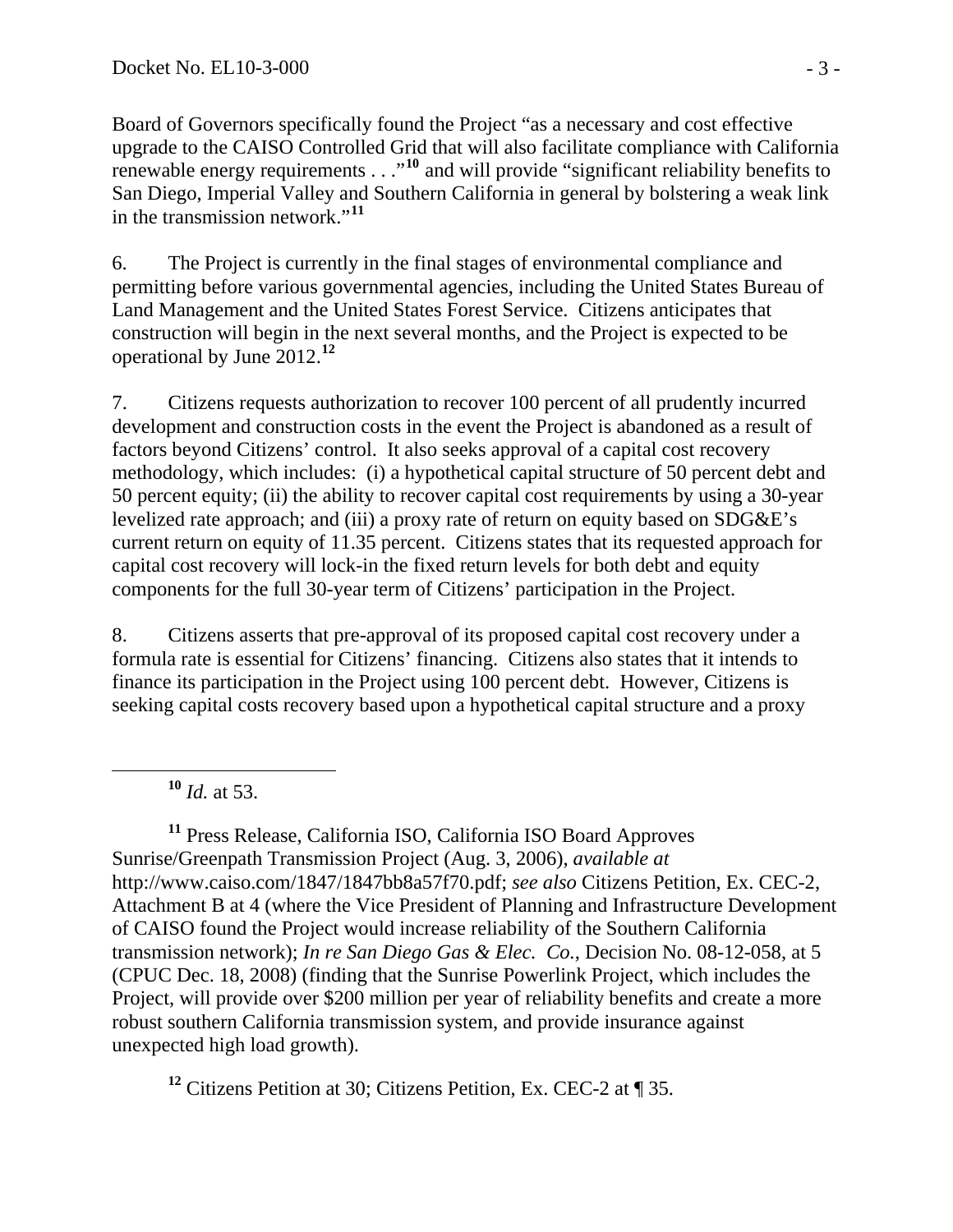rate of return method similar to that utilized by municipal electric utility participants in the CAISO.

### **II. Notice of the Filing and Responsive Pleadings**

9. Notice of Citizens' petition for a declaratory order was published in the *Federal Register*, 74 Fed. Reg. 54,033 (2009), with interventions and protests due on or before November 9, 2009.

10. The CPUC filed a notice of intervention. Timely motions to intervene were filed by the Cities of Santa Clara and Redding, California, and M-S-R Public Power Agency; the Northern California Power Agency; Transmission Agency of Northern California; Metropolitan Water District of Southern California; Modesto Irrigation District; the Sacramento Municipal Utility District; Imperial Irrigation District; the Cities of Anaheim, Azusa, Banning, Colton, Pasadena, and Riverside, California (Six Cities); Pacific Gas & Electric Company; Southern California Edison Company; and SDG&E. In addition, timely comments and protests were filed by Six Cities and Imperial Irrigation District. California Municipal Utilities Association filed a late motion to intervene. Citizens filed an answer to the comments.

### **III. Discussion**

# **A. Procedural Matters**

11. Pursuant to Rule 214 of the Commission's Rules of Practice and Procedure,**[13](#page-3-0)** the notices of intervention and timely, unopposed motions to intervene serve to make the entities that filed them parties to this proceeding. In view of the early stage of this proceeding, the parties' interests and the interests they represent, and the absence of undue prejudice or delay, the Commission grants the late-filed motion to intervene submitted by California Municipal Utilities Association pursuant to Rule 214(d) of the Commission's Rules of Practice and Procedure.**[14](#page-3-1)**

12. Rule 213(a)(2) of the Commission's Rules of Practice and Procedure**[15](#page-3-2)** prohibits an answer to a protest or an answer to an answer, unless otherwise ordered by the decisional authority. We will accept Citizens' answer because it has provided information that assisted us in our decision-making process.

<span id="page-3-1"></span>**<sup>14</sup>** *Id.* § 385.214(d).

<span id="page-3-2"></span>**<sup>15</sup>** *Id.* § 385.213(a)(2).

<span id="page-3-0"></span>**<sup>13</sup>** 18 C.F.R. § 385.214 (2009).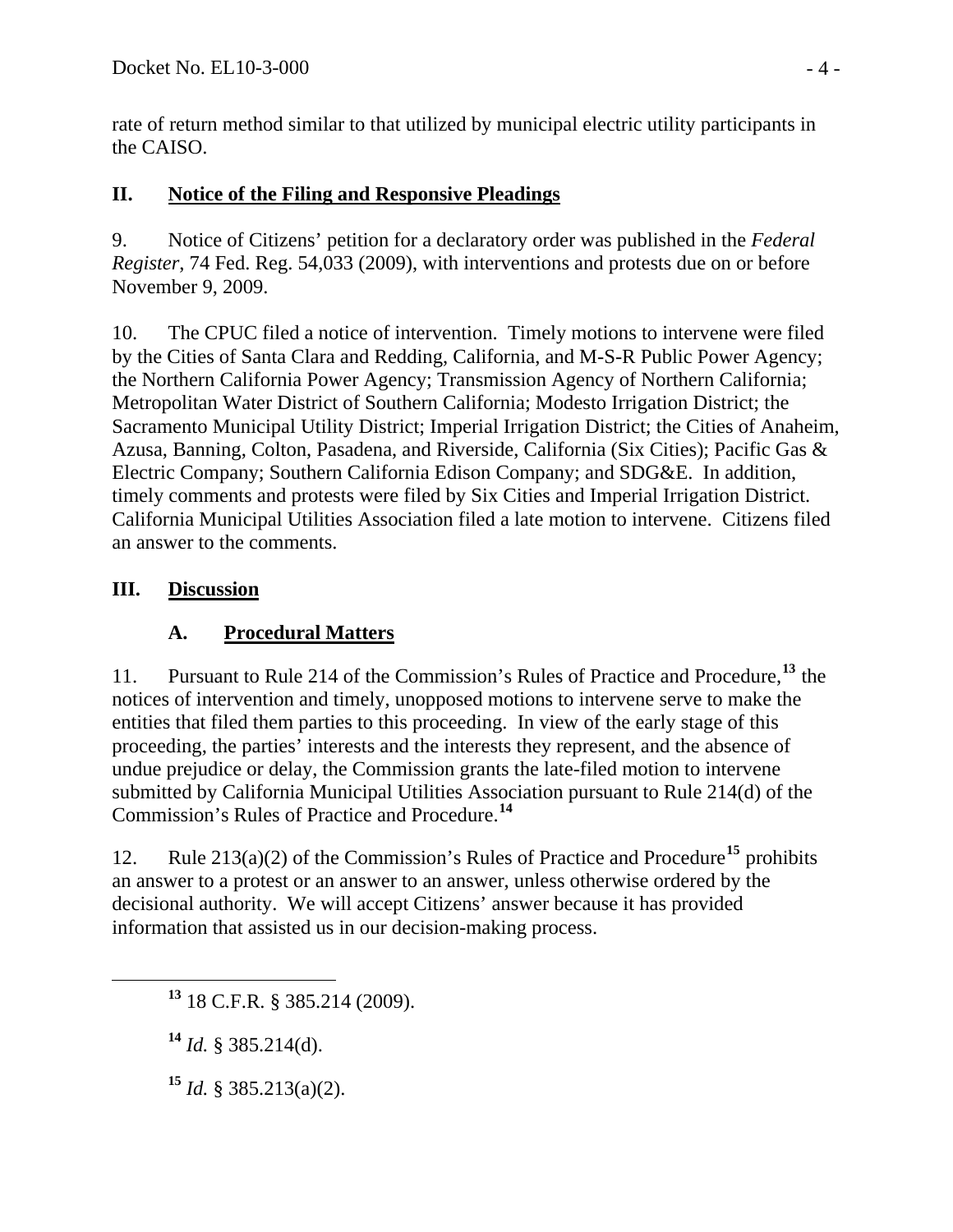### **B. Recovery of Abandoned Costs**

13. We grant Citizens request to recover prudently incurred development and construction costs if the Project is cancelled or abandoned as a result of factors beyond Citizens' control, subject to a subsequent section 205 filing. We note that no party protested Citizens' request for abandoned plant and, as set forth herein, we find the request to be reasonable.

14. To receive transmission infrastructure incentives under section 219, Order No. 679 requires a petitioner to meet a two-prong test. First, an applicant must demonstrate that the facilities for which it seeks incentives either ensure reliability or reduce the cost of delivered power by reducing transmission congestion.**[16](#page-4-0)** Second, the petitioner must demonstrate that there is a nexus between the incentive sought and the investment being made. As we clarified in Order No. 679-A, the nexus test is met when an applicant demonstrates that the total package of incentives requested is "tailored to address the demonstrable risks or challenges faced by the applicant."**[17](#page-4-1)**

15. With regard to the first prong, Order No. 679 stated that an applicant will be entitled to a rebuttable presumption that the project ensures reliability or reduces congestion if: (1) the transmission project results from a fair and open regional planning process that considers and evaluates projects for reliability and/or congestion and is found to be acceptable to the Commission; or (2) the transmission project has received construction approval from an appropriate state commission or state siting authority.**[18](#page-4-2)** However, as Order No. 679-A made clear, a petitioner is entitled to the rebuttable presumption only if it shows that the relevant regional planning process or state commission specifically considered whether the project ensures reliability or reduces the cost of delivered power by reducing congestion.**[19](#page-4-3)**

16. Here, we find that Citizens is entitled to a rebuttable presumption on eligibility for the requested incentive under Order No. 679. As Citizens describes in its petition, the Project has been approved by the CAISO's transmission planning process and received a certificate of public convenience and necessity from the CPUC.**[20](#page-4-4)** These planning processes specifically considered and found that the Project will provide reliability

<span id="page-4-0"></span>**<sup>16</sup>** *Id.* § 35.35(i).

<span id="page-4-1"></span>**<sup>17</sup>** Order No. 679-A, FERC Stats. & Regs. ¶ 31,236 at P 40.

<span id="page-4-2"></span>**<sup>18</sup>** Order No. 679, FERC Stats. & Regs. ¶ 31,222 at P 58.

<span id="page-4-3"></span>**<sup>19</sup>** Order No. 679-A, FERC Stats. & Regs. ¶ 31,236 at P 49.

<span id="page-4-4"></span>**<sup>20</sup>** Citizens Petition at 46.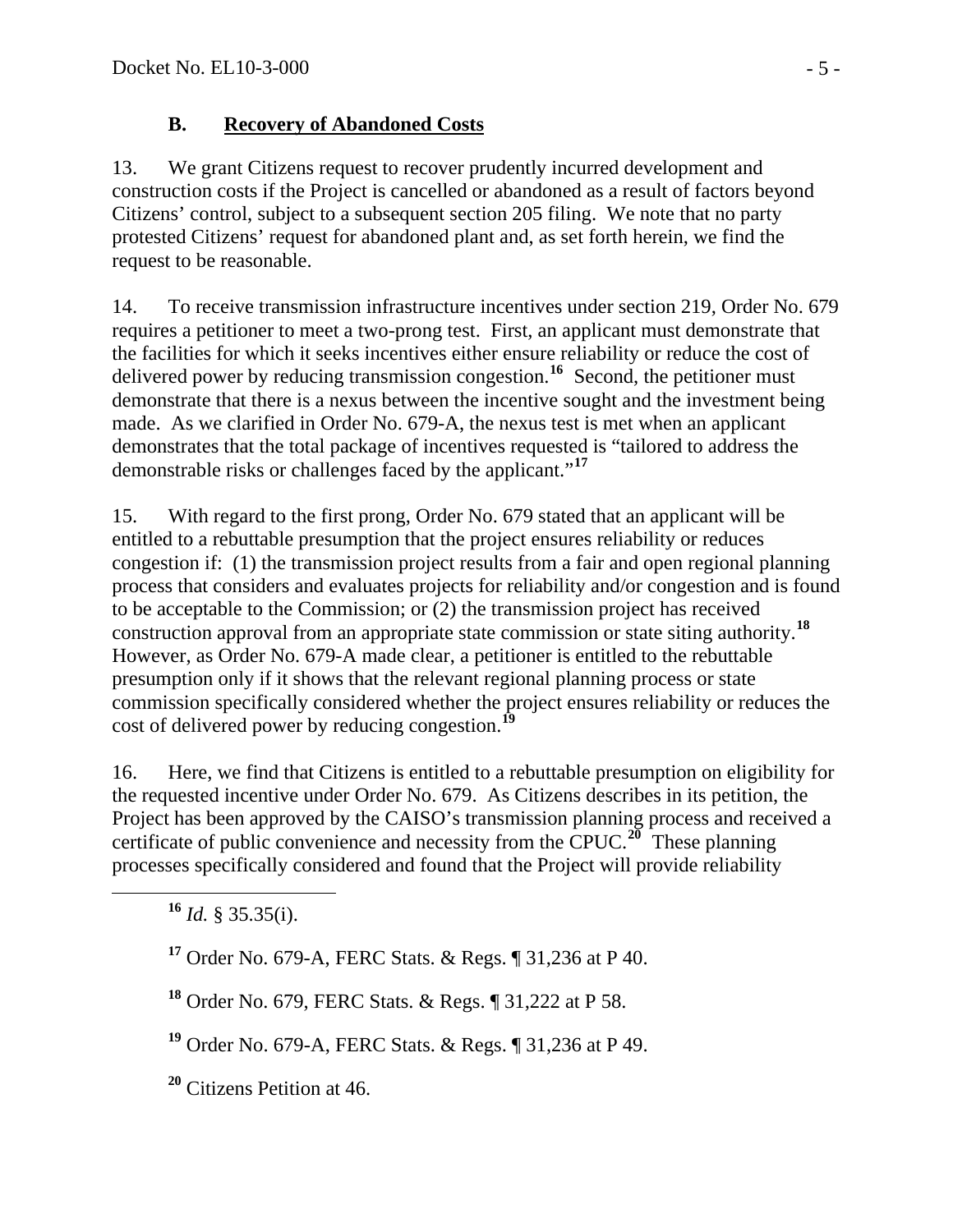benefits to the region.**<sup>21</sup>** Accordingly, we find that Citizens satisfies the first prong under Order No. 679 and section 219.

17. With regard to the second prong, we find that Citizens has shown a nexus between the requested incentive and the investment being made. As we have stated in other cases, the question of whether a project is "routine" is particularly probative to our nexus analysis.**[22](#page-5-0)** To determine whether a project is routine, we examine such factors as: (1) the scope of the project (e.g., dollar investment, increase in transfer capability, involvement of multiple entities or jurisdictions, size, effect on region); (2) the effect of the project (e.g., improving reliability or reducing congestion costs); and (3) the challenges or risks faced by the project (e.g., siting, internal competition for financing with other projects, long lead times, regulatory and political risks, specific financing challenges, other impediments).**[23](#page-5-1)** The Commission also explained that when an applicant has adequately demonstrated that the project for which it requests an incentive is not routine, the applicant has shown, for purposes of the nexus test, that the project faces risks and challenges that merit an incentive.**[24](#page-5-2)**

18. We find that the Project is not routine for purposes of our nexus analysis. Several considerations lead us to this conclusion. For example, the cost of the Project as compared to Citizens' size supports a finding that the Project is not routine. Specifically, as Citizens emphasizes in its petition, the projected investment of \$83 million by Citizens will exceed its net asset value of \$50 million and represents a major capital commitment for a company the size of Citizens.**[25](#page-5-3)** In addition, Citizens explains in its petition how the Project will facilitate compliance with California's renewable energy requirements. The Commission has previously found that construction of transmission facilities designed to provide access to remote renewable energy resources is not routine.**[26](#page-5-4)**

**<sup>21</sup>** *See supra* note 11.

<span id="page-5-0"></span>**<sup>22</sup>** *Baltimore Gas and Elec. Co.*, 120 FERC ¶ 61,084, at P 48 (2007), 121 FERC ¶ 61,167, *reh'g denied*, 122 FERC ¶ 61,034 (2007), *reh'g denied*, 123 FERC ¶ 61,262 (2008).

**<sup>23</sup>** *Id.* P 52-55.

**<sup>24</sup>** *Id*. P 54.

<span id="page-5-3"></span><span id="page-5-2"></span><span id="page-5-1"></span><sup>25</sup> We have previously found that the cost ratio is a significant factor in determining whether a project is routine. *See, e.g.*, *Tallgrass Transmission, LLC*, 125 FERC ¶ 61,248, at P 56 (2008); *PacifiCorp*, 125 FERC ¶ 61,076, at P 44 (2008).

<span id="page-5-4"></span>**<sup>26</sup>** *See, e.g*., *PacifiCorp*, 125 FERC ¶ 61,076 at P 45 (2008); *Green Energy Express LLC*, 129 FERC ¶ 61,165 at P 33 (2009).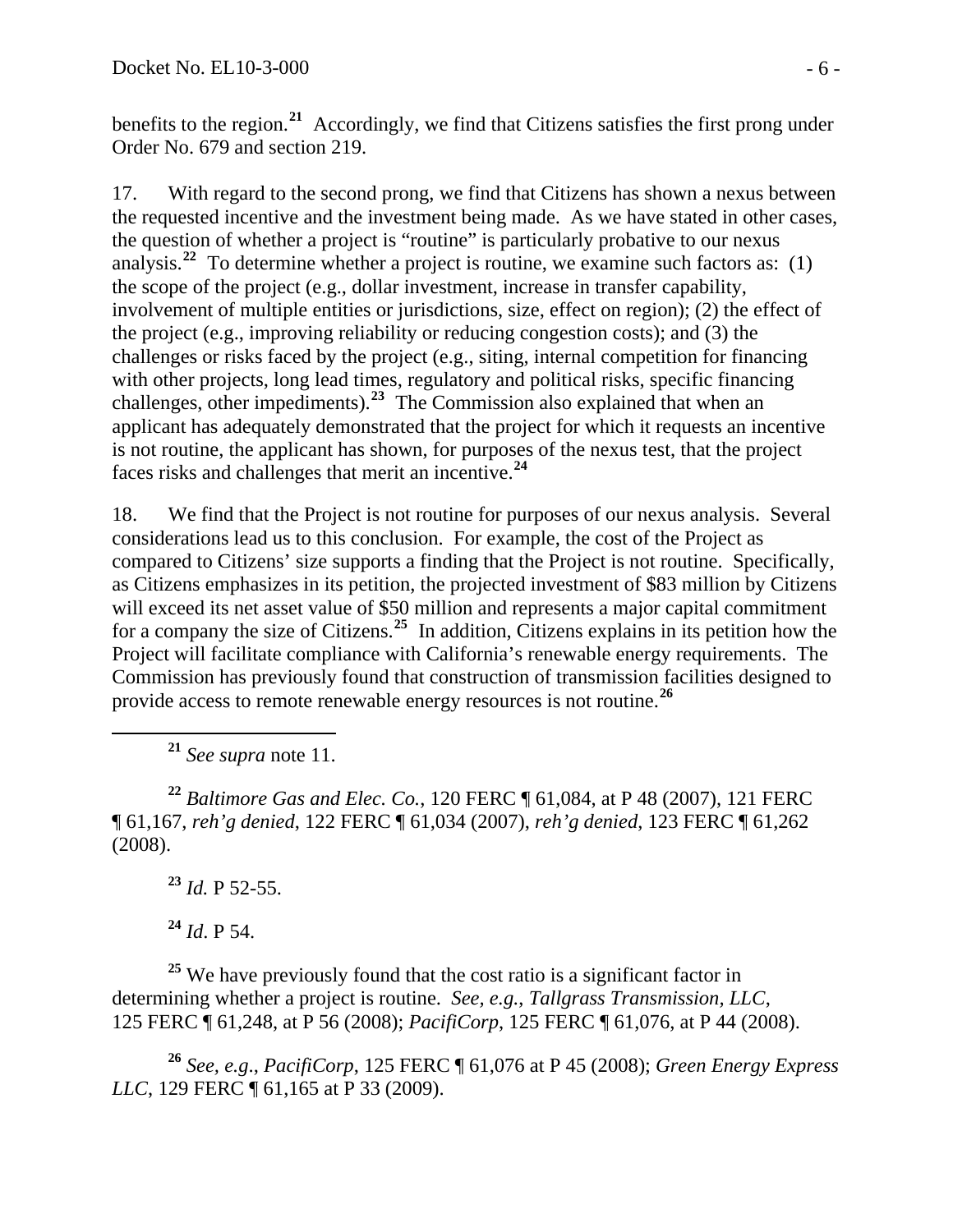19. Accordingly, we believe Citizens has satisfied the requirements of section 219 and Order No. 679. As such, we will grant Citizens' request for recovery of 100 percent of prudently incurred costs if the Project is abandoned for reasons beyond Citizens' control. Consistent with Commission policy, however, Citizens' recovery of any future abandonment costs is subject to a future section 205 filing where Citizens must demonstrate that the costs are just and reasonable.

### **C. Capital Cost Recovery Methodology**

# **1. Comments and Protests**

20. Six Cities and Imperial Irrigation District request clarification that any approval of Citizens' requested rate methodology does not constitute pre-approval of any component of or input to any formula rate to be filed by Citizens in the future or of the capital lease to be developed by Citizens and SDG&E or of any other possible projects in which Citizens may become involved. In addition, Six Cities requests a detailed explanation and justification by Citizens for its proposed 30-year capital recovery period.**[27](#page-6-0)** Six Cities notes that Citizens' application acknowledges that the expected useful life of the Project facilities is 58 years and Citizens has provided no explanation as to why transmission customers should be required to provide full recovery of the capital investment over a period shorter than the expected life.

# **2. Citizens' Answer**

21. Citizens emphasizes that it does not seek pre-approval for any component or input to a formula rate, but rather seeks pre-approval of its proposed capital cost recovery methodology.**[28](#page-6-1)** Citizens also emphasizes the importance of the proposed 30-year period of recovery of its capital costs. Citizens asserts that its 30-year fixed cost debt financing arrangement "was determined to be optimal as it would enable low cost borrowing on a levelized repayment basis over a conventional long term maturity period acceptable to utility debt investors."<sup>[29](#page-6-2)</sup> Citizens states that a longer repayment period may not be feasible under prevailing financial circumstances and would be more costly. Citizens also notes that the 30-year fixed long-term debt financing would allow it to lock-in this major cost component on a fixed, levelized basis, which in turn would protect consumers against inflationary and monetary cost risks over time. Finally, Citizens asserts consumers are protected against any higher cost burden that would occur over a 58-year recovery because Citizens has committed in its agreement with SDG&E that its fixed rate

<span id="page-6-0"></span>**<sup>27</sup>** *See* Six Cities November 9, 2009 Comments at 3.

<span id="page-6-1"></span>**<sup>28</sup>** Citizens November 11, 2009 Answer at 1 n.1 (Citizens Answer).

<span id="page-6-2"></span>**<sup>29</sup>** *Id.* at 3.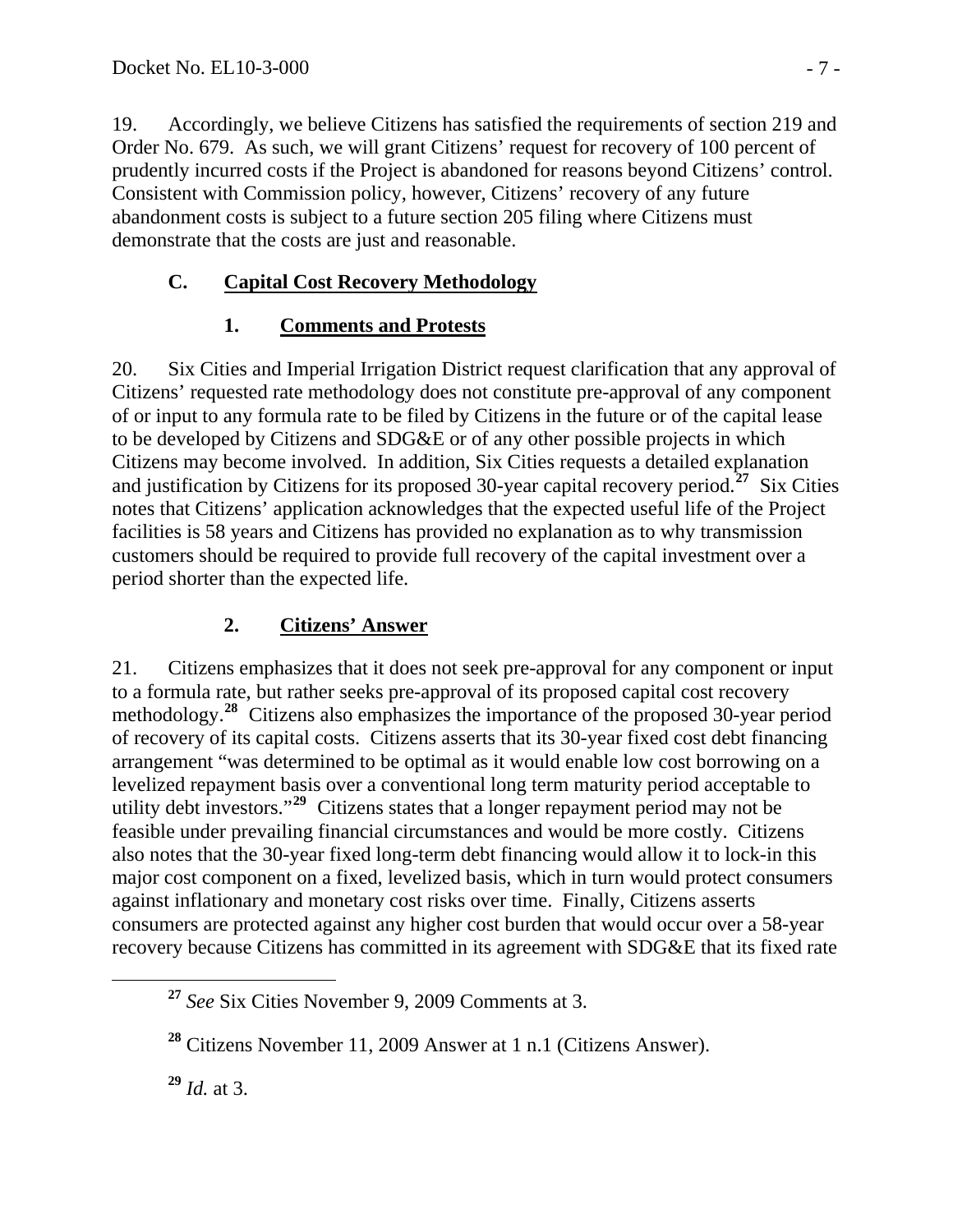for capital requirements cost will be no greater than the rate that SDG&E would charge for Citizens' interest in the Project.**<sup>30</sup>**

## **3. Commission Determination**

22. The Commission finds that Citizens' capital cost recovery methodology, including its request to use a hypothetical capital structure of 50 percent debt and 50 percent equity and a 30-year levelized fixed rate of recovery of capital requirements, is reasonable in this context. The Commission has previously approved a hypothetical capital structure of 50 percent debt and 50 percent equity in relation to other transmission construction projects.**[31](#page-7-0)** We also have permitted other entities, such as municipals, to use a hypothetical capital structure for ratemaking purposes when they have relied upon nonequity financing to finance a project, as Citizens proposes to do here.**[32](#page-7-1)** In addition, as Citizens notes, the hypothetical capital structure of 50 percent debt and 50 percent equity is less than SDG&E's current equity rate of 55 percent.

23. We also find that the 30-year levelized fixed rate of recovery of capital requirements requested by Citizens is reasonable.<sup>[33](#page-7-2)</sup> In support of its use of a levelized approach, Citizens states that because the transmission benefits of the Project will be constant over time, the "front-end loading" of cost recovery under traditional cost of service ratemaking would mismatch Project benefits with costs. We find that Citizens proposed levelized approach is reasonable in the context of rate recovery for a single asset and will ensure a constant revenue stream.

24. Contrary to Six Cities' request, we find it unnecessary to require Citizens to provide additional explanation or justification for the 30-year period. Citizens provided

**<sup>30</sup>** *Id.* at 4.

<span id="page-7-0"></span>**<sup>31</sup>** *See, e.g.*, *Trans-Elect NTD Path 15*, 109 FERC ¶ 61,249, at P 26-29 (2004); *Potomac-Appalachian Transmission Highline, LLC*, 122 FERC ¶ 61,188, at P 55 (2008); *Tallgrass Transmission*, 125 FERC ¶ 61,248 at P 68; *Pioneer Transmission, LLC*, 126 FERC ¶ 61,281, at P 119 (2009).

<span id="page-7-1"></span>**<sup>32</sup>** *See City of Vernon, California*, 109 FERC ¶ 63,057, at P 110-119 (2004), *aff'd*, 111 FERC ¶ 61,092 (2005).

<span id="page-7-2"></span>**<sup>33</sup>** The Commission has approved capital cost recovery periods that were less than the physical life of the facilities. *See*, *e.g.*, *Westar Energy, Inc.*, 122 FERC ¶ 61,268 (2008) (finding a 15-year accelerated-depreciation schedule to be appropriate).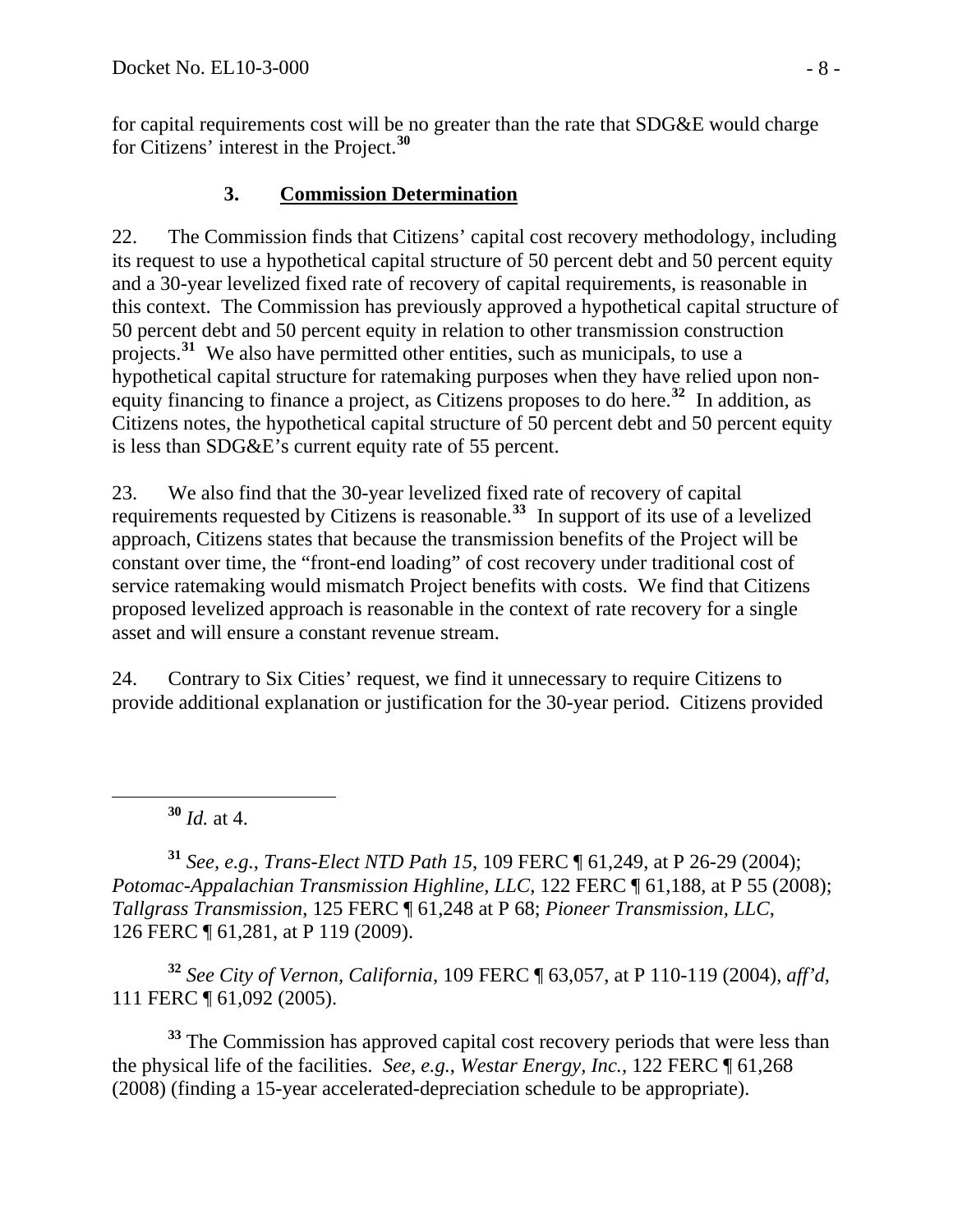significant explanation and justification for its request in its petition and its answer.**[34](#page-8-0)** It has supported the use of a 30-year depreciable life by stating that in the current market, the financing of the Project over 30 years is the least cost alternative because it will protect consumers against future inflationary and monetary cost risks. In particular, Citizens notes that an interest rate for a 30-year loan will likely be 6.5 percent, whereas a 58-year loan will likely be 8.5 percent. This difference alone will result in significant savings for consumers. A longer depreciable life, as Citizens argues, will increase the financing costs of the Project and, thus, erode the benefits that will inure to it from the Project. We also note that Citizens and SDG&E have entered into a lease agreement with a 30-year term. Based on these facts, we find that Citizens' request to use a 30-year depreciable life for its capital cost recovery is reasonable in the context of this case.

25. Based on Citizens' answer, we understand that Citizens is not requesting approval of its specific return on equity or the proposed terms of its lease agreement at this time. Therefore, we find that Citizens' return on equity, based on SDG&E's current authorized return on equity of 11.35 percent, is subject to a future section 205 filing. We will not prejudge that return on equity by approving Citizens' proxy rate of 11.35 percent at this time, but instead will review Citizens' requested return when it makes the necessary filing to show that the rate is just and reasonable. We note that this finding is consistent with Citizens' answer in which it stated that it was not seeking pre-approval for any component or input to its formula rate.**[35](#page-8-1)**

26. Finally, Citizens states in its petition that its share of capital contributed to the Project is estimated to be \$83 million and proposes to account for its capital contribution as prepaid leasehold rent.**[36](#page-8-2)** According to Citizens, the rent will be paid in a lump sum and shall be allocated over the lease term. Citizens' future section 205 filing must provide the full particulars of its proposed accounting on all aspects of the capital contribution to the Project and entitlement to a portion of the Project's transfer capabilities, together with narrative explanations describing the basis for the lease accounting for book purposes.

<span id="page-8-2"></span><span id="page-8-1"></span><span id="page-8-0"></span>**<sup>34</sup>** Citizens Petition at 38-43; Citizens Petition, Ex. CEC-3 at ¶ 27; Citizens Answer at 2-5.

**<sup>35</sup>** Citizens Answer at 1 n.1.

**<sup>36</sup>** Citizens Petition at 27-28; Citizens Petition, Ex. No. CEC-3 at ¶ 24.